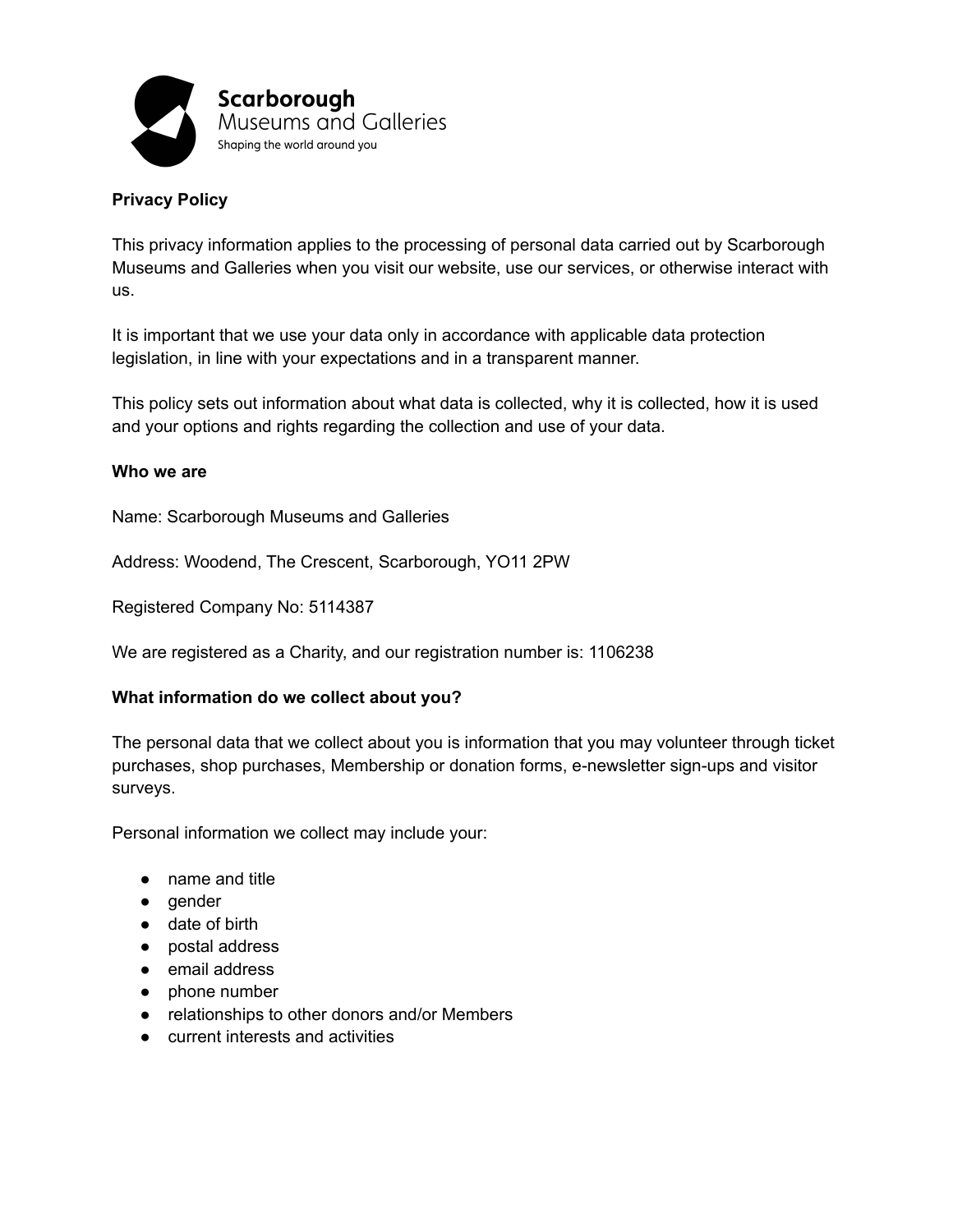

We will also collect and hold information about any contact you have with Scarborough Museums and Galleries as a visitor, customer or supporter; based on the permissions you have given us, this may include details of:

- ticket purchase and event registration/attendance
- retail/transaction data including credit/debit card number, payment method and purchase history
- contact preferences
- gift information, including Direct Debit bank details where applicable
- Gift Aid status
- details of correspondence sent to you, or received from you
- where relevant, selected media coverage
- any other information provided by yourself at the request of Scarborough Museums and **Galleries**

Digital Data may be collected when you visit our website, applications or other digital platforms, including IP addresses, browser data, traffic data, booking history, social media behaviour and user patterns. If you subscribe to our newsletters, we may collect data regarding which newsletters you open, your location when opening them and whether you access any links inserted in them. Read more about how we collect this data in the section below on cookies.

When we ask you to provide your personal information we will let you know why we are asking, and how we will use your data, by referring you to this privacy policy.

## **How will we use your information?**

Depending on your relationship with Scarborough Museums and Galleries, and the preferences you have indicated, information that we hold about you may be used by us for the following purposes:

- Send you promotional, marketing or fundraising information by post, telephone or electronic means. These types of communications can include:
- informing you of other products, services or events related to Scarborough Museums and Galleries, such as events, activities or retail offers
- providing you with news and updates about Scarborough Museums and Galleries such as via e-newsletters, eventguides, invitations, member or supporter e-newsletters
- providing you with information on our fundraising operations, including occasional targeted requests to consider giving financial support to Scarborough Museums and Galleries, or to ask you to consider supporting us in other ways
- other relevant communications based upon your relationship with Scarborough Museums and Galleries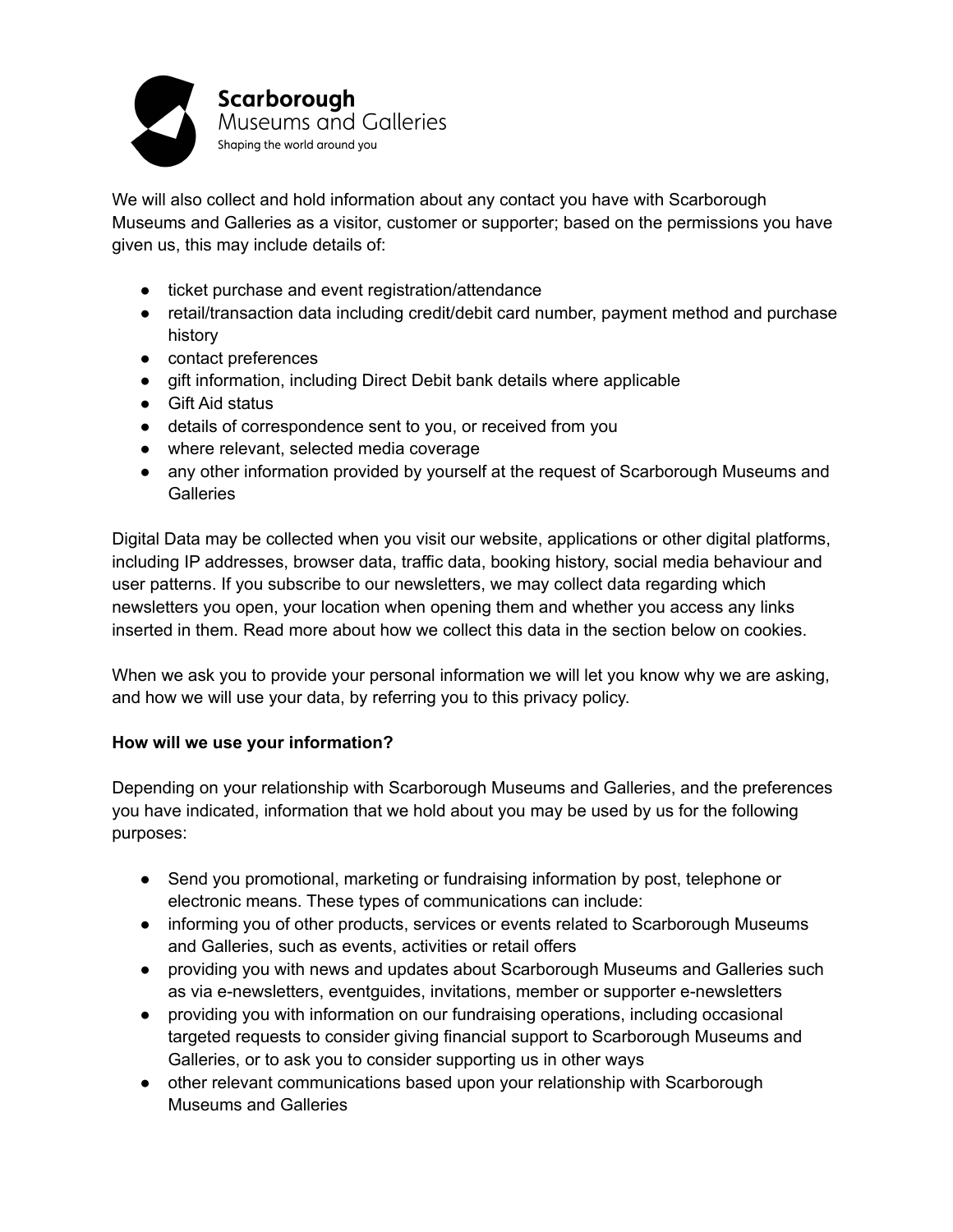

- To send you surveys, and for market research purposes
- To undertake screening and cleansing of data in order to ensure that we maintain accurate and up-to-date contact details and information about you. See below for more information about how we update and manage your information.
- In order to monitor the effectiveness of our communications with you, we may use tools such as email tracking – this records when an e-newsletter from us is opened and/or how many links are clicked within the message. The data from this tracking is generally used in an aggregated and anonymised form.

You can opt out of receiving any/all of our communications at any point simply by contacting [marketing@scarboroughmuseumsandgalleries.org.uk](mailto:marketing@scarboroughmuseumsandgalleries.org.uk)

In addition, there are some supporter and donor communications that we are required to send regardless of your contact preferences. These are essential communications, deemed necessary to fulfil our contractual obligations to you. This would include Direct Debit confirmations and advanced notices, thank you letters, supporter/donor benefits such as Scarborough Museums and Galleriesnewsletter, renewal reminders, Gift Aid confirmation letters and querying returned mail or bounced Direct Debit payments with you.

## **How we update and manage your information**

We want to make sure that your personal information is accurate and up to date. You may ask us to correct or remove information that you think is inaccurate.

Depending on your relationships with us, we may occasionally consult alternative sources in order to obtain or check information, such as:

- Royal Mail National Change of Address database (NCOA)
- BT Operator Services Information System (OSIS)
- Reviewing employment information that you have made publicly available via social media
- Newspaper articles, publications and company websites
- Companies House and other company information databases
- Charity Commission for England and Wales
- Any other publicly available sources
- Where we appoint an external party to undertake a screening of information, any such arrangements will be subject to a formal agreement between Scarborough Museums and Galleriesand that organisation, to protect the security of your data.

We may segment the information we hold about you in our database along with other data such as how frequently you engage with us and your interests as indicators of future engagement.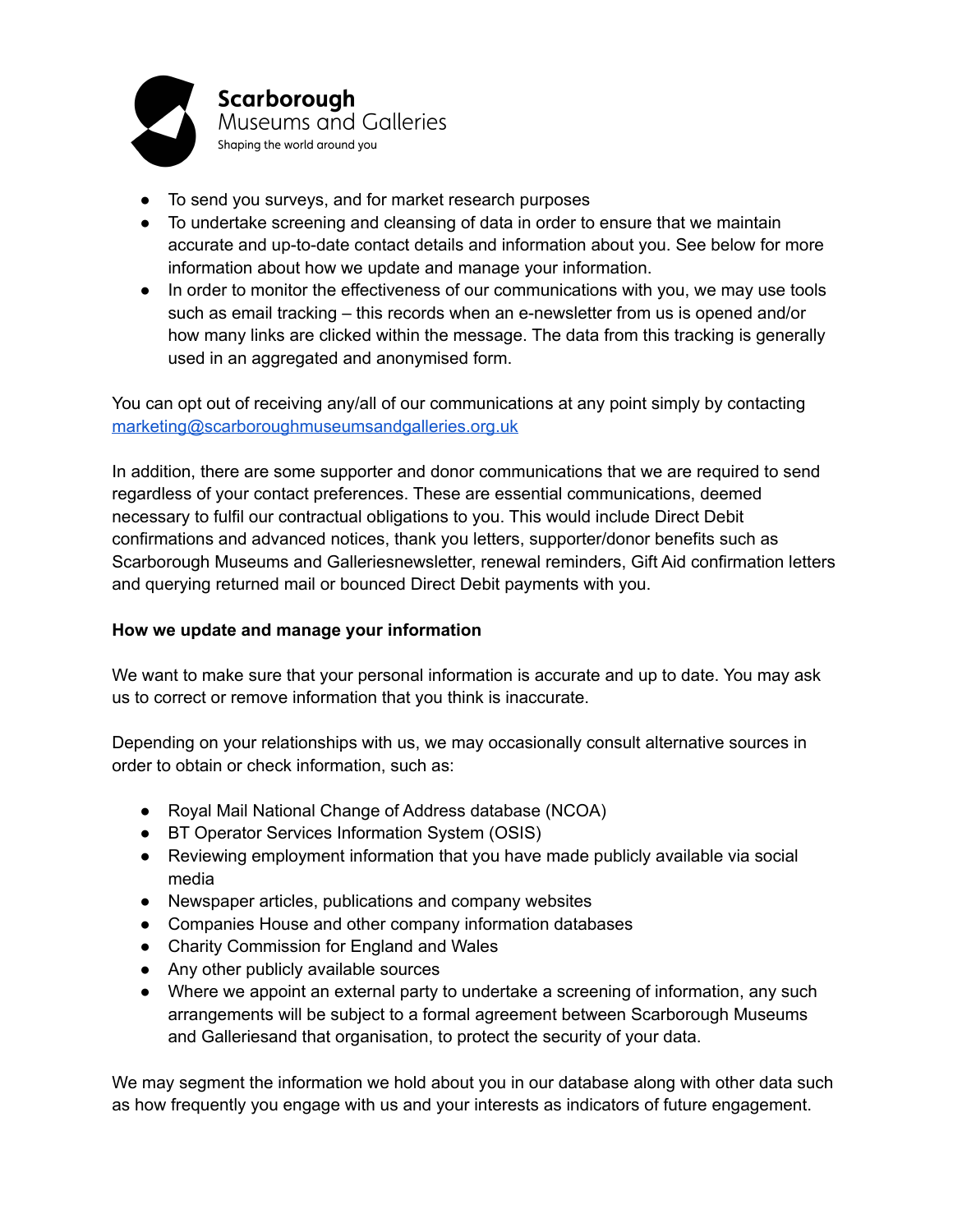

This analysis helps us to understand our existing and potential subscribers to ensure that we are efficient in our operations and that relevant communications are sent to you.

You can opt-out of your data being utilised for data cleaning or analysis, (with the aims of targeting appropriate communications to you, or finding up to date contact information in the case of gone away mail) simply by contacting [marketing@scarboroughmuseumsandgalleries.org.uk](mailto:marketing@scarboroughmuseumsandgalleries.org.uk)

### **Who might we share your information with and how will we keep your data secure?**

We do not disclose personal data to any third parties or external organisations, other than data processors carrying out work on our behalf.

Examples of such data processors would be a bulk email distributor such as MailChimp for the collection (eg via sign-up forms) and storage of personal data (eg within the Scarborough Museums and Galleries MailChimp account in order to allow the creation and use of distribution lists, to send marketing email campaigns, and place online advertisements), and the transfer of personal data to certain of MailChimp's sub-processors (who perform some critical services, such as helping MailChimp prevent abuse and providing support to customers). We may occasionally need to transfer your personal information overseas, for instance, to MailChimp. Where this is necessary, this may be to countries or territories around the world. We are required to ensure any transfers of data will be done securely, in accordance with best practice, and in compliance with the GDPR Act 2018. MailChimp has certified to the EU-U.S. Privacy Shield Framework and Swiss-U.S. Privacy Shield Framework.

Any such companies are acting as approved data processors for Scarborough Museums and Galleries and we retain full responsibility for your personal data. Data processors will act only on our instructions.

Your data will never be sold or passed to any third party for any other purpose.

We have implemented security procedures, rules and technical measures to protect the personal data that we have under our control from unauthorised access, improper use or disclosure and unauthorised modification.

All our employees and data processors, who have access to, and are associated with the processing of personal data, are legally obliged to respect the confidentiality of our visitors' and subscribers' personal data.

#### **How can I access information held about me, and/or correct the information?**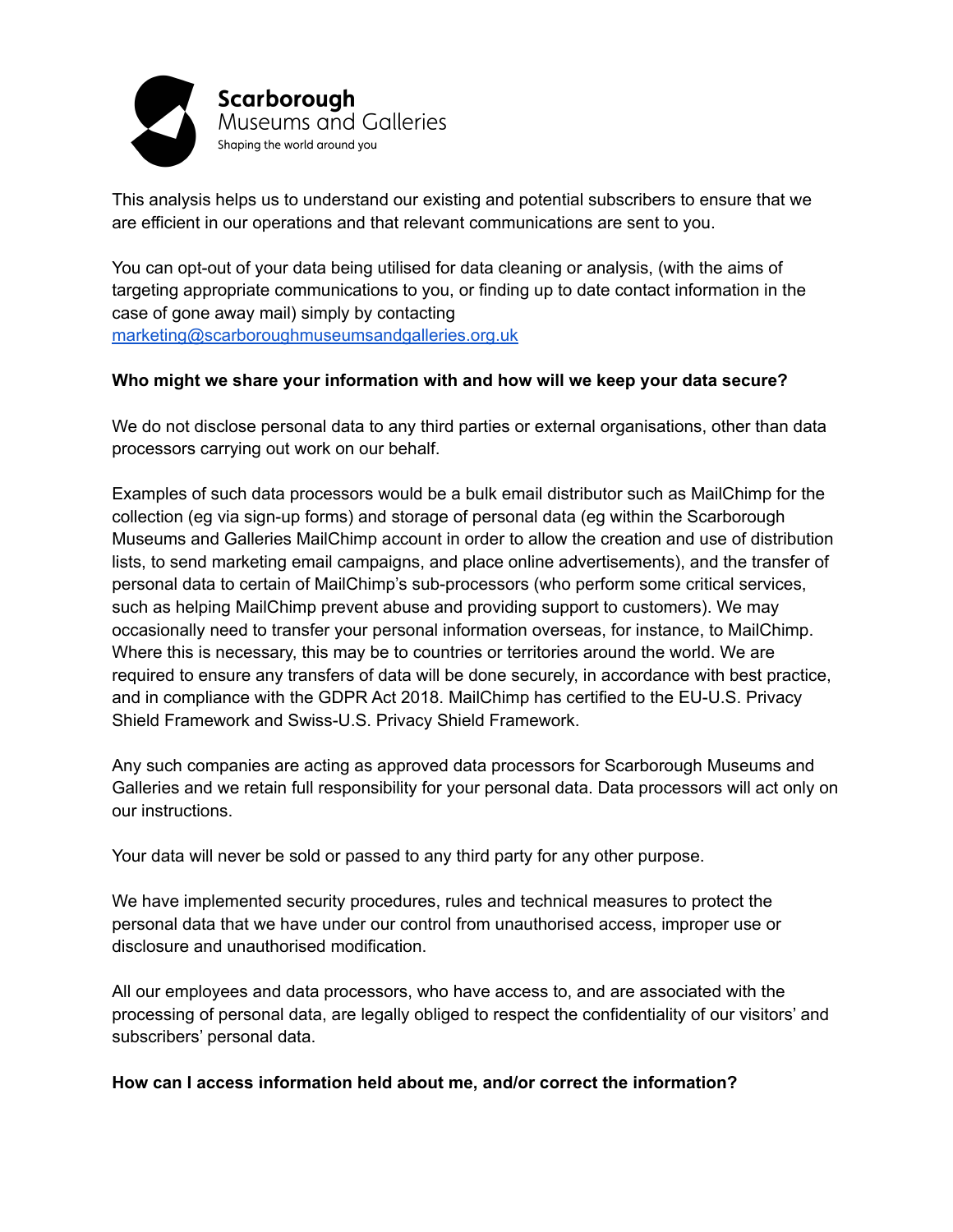

You can ask us about any personal data that we hold about you and you can also request to receive a copy of that personal data – this is called a Subject Access Request.

To make a Subject Access Request you will need to provide proof of your identity such as a copy of your passport, birth certificate or driving licence before your request can be processed.

To help us deal with your request, please try to be as clear as possible about the information you are seeking.

Once we have received your Subject Access Request, the agreed fee and proof of identity, you will receive a response from us within one month and you will be able to get copies of any information we hold on you. However, exemptions to disclosure may apply in some circumstances.

Subject Access Requests should be sent to:

Scarborough Museums and Galleries

Woodend

The Crescent

**Scarborough** 

YO11 2PW

Email: [marketing@scarboroughmuseumsandgalleries.org.uk](mailto:marketing@scarboroughmuseumsandgalleries.org.uk)

At any time you may request that we delete or correct your personal information. If you wish to correct any information on you held by Scarborough Museums and Galleries simply contact [info@scarboroughmuseumsandgalleries.org.uk](mailto:marketing@scarboroughmuseumsandgalleries.org.uk)

#### **Cookies**

Information collected using cookies is used to track visitor use of this website, to improve our service and to compile statistical reports on website activity. Cookies are small text files placed on your computer to collect standard internet log information and visitor behavior information in anonymous form, such as repeat visits, time spent on pages and pages of interest.

For further information visit [www.aboutcookies.org](http://www.aboutcookies.org) or [www.allaboutcookies.org.](http://www.allaboutcookies.org)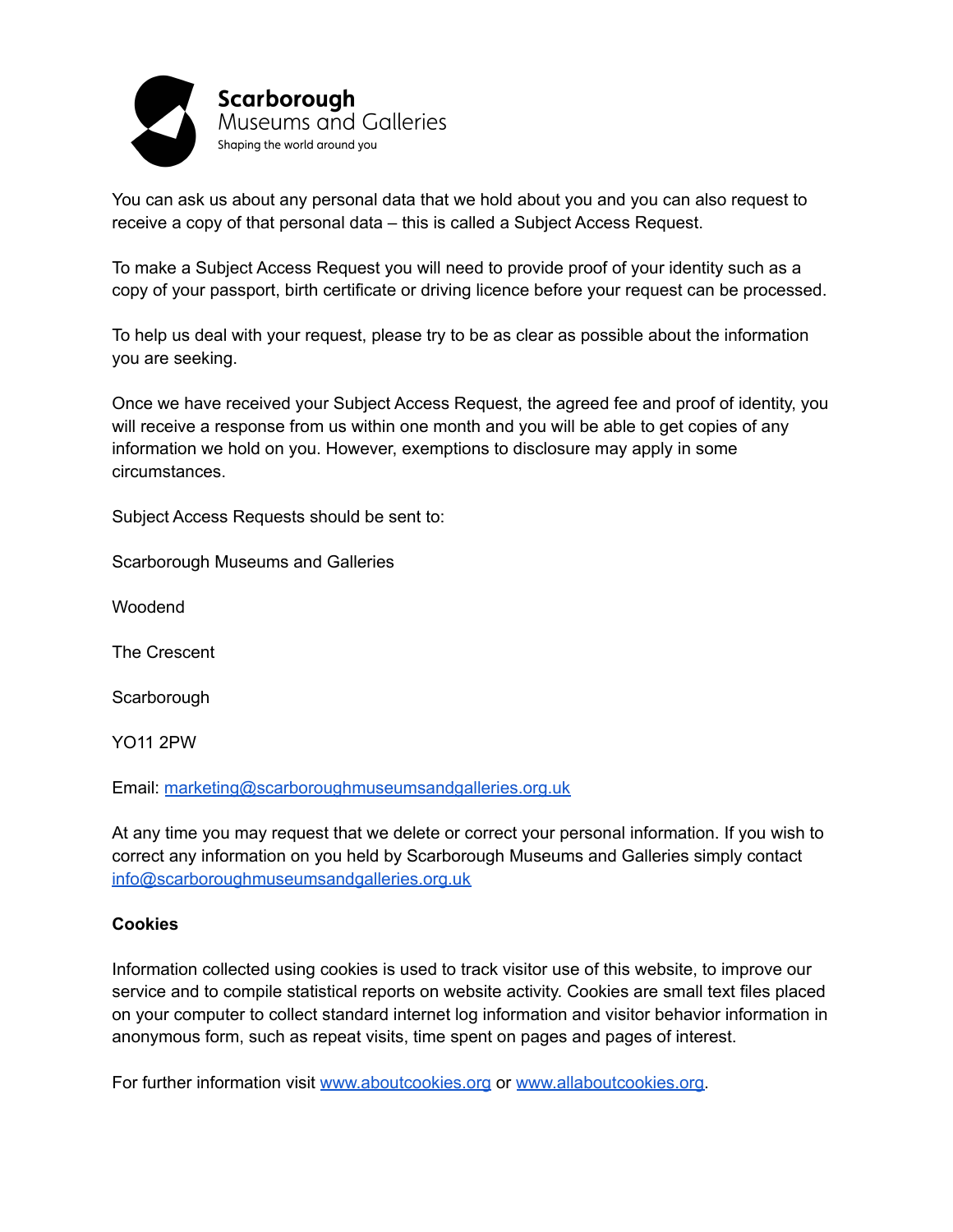

You can set your browser not to accept cookies and the above websites tell you how to remove cookies from your browser. However, in a few cases some of our website features may consequently not function.

#### **Links to other websites**

This website contains links to other websites; please note that this Privacy Policy only applies to this website so when you click a link through to other websites you may wish to read their own Privacy Policies.

### **Changes to our privacy policy**

We keep this Privacy Policy under regular review and we will include any updates on this web page. Any changes will apply from the time that they are posted. This Privacy Policy was last updated on 30/04/2018.

#### **How to contact us**

If you have any questions about our privacy policy or would like a copy of some or all of the information that we hold about you, please either email or write to us:

By email to: marketing@smtrust.uk.com

Write to us at:

Scarborough Museums and Galleries

Woodend

The Crescent

**Scarborough** 

YO11 2PW

## **Administrative Offices**

Woodend, The Crescent, Scarborough, YO11 2PW

01723 384509